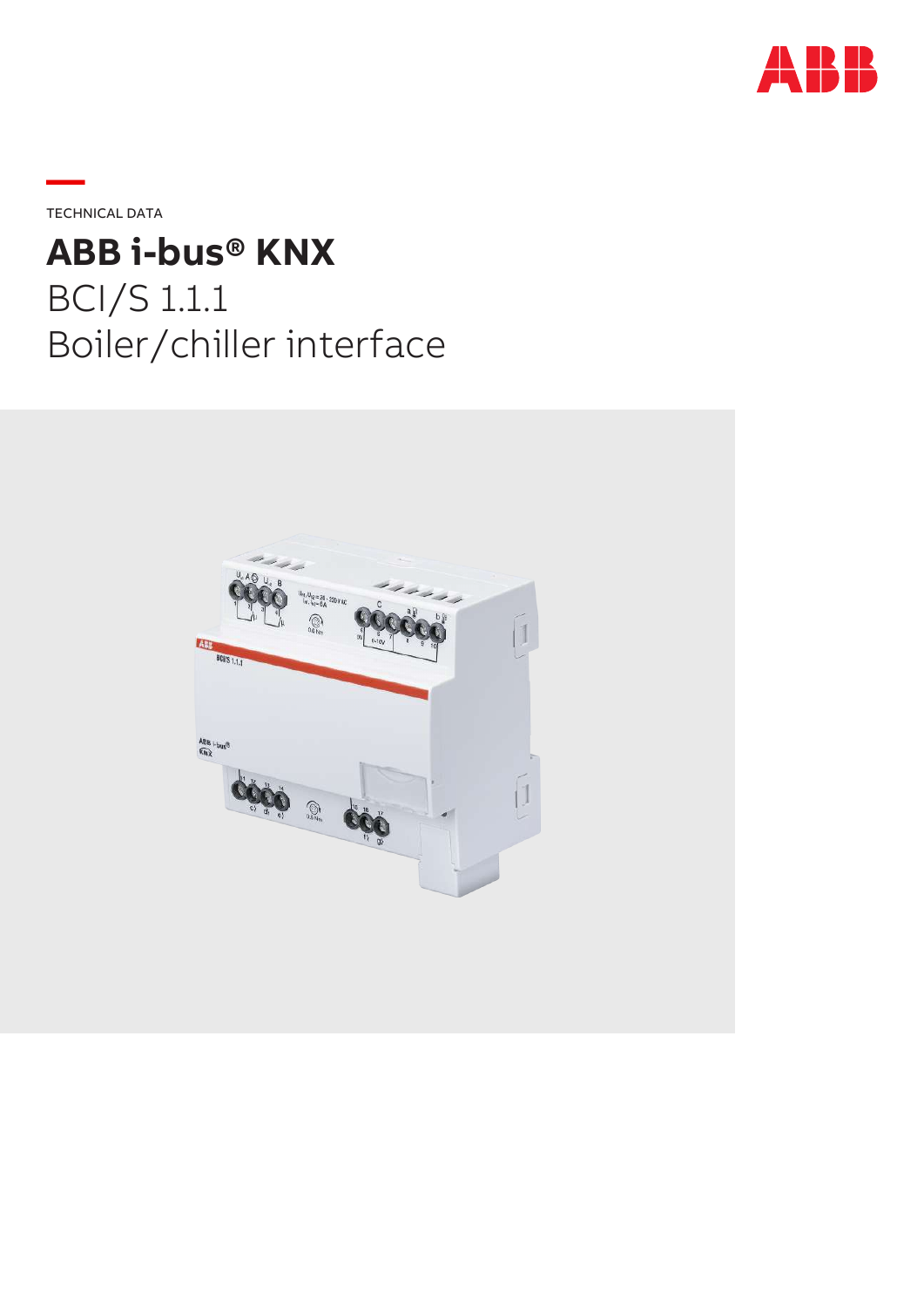## **Device description**

**—**

The device is a modular installation device (MDRC) in proM design. It is designed for installation in electrical distribution boards and small housings with a 35 mm mounting rail (to EN 60715).

The device is KNX-certified and can be used as a product in a KNX system → EU declaration of conformity.

#### The device is powered via the bus

(ABB i-bus® KNX) and requires no additional auxiliary voltage supply. The connection to the bus is made via a bus connection terminal on the front of the housing. The loads are connected to the outputs using screw terminals → terminal designation on the housing.

The software application Engineering Tool Software (ETS) is used for physical address assignment and parameterization.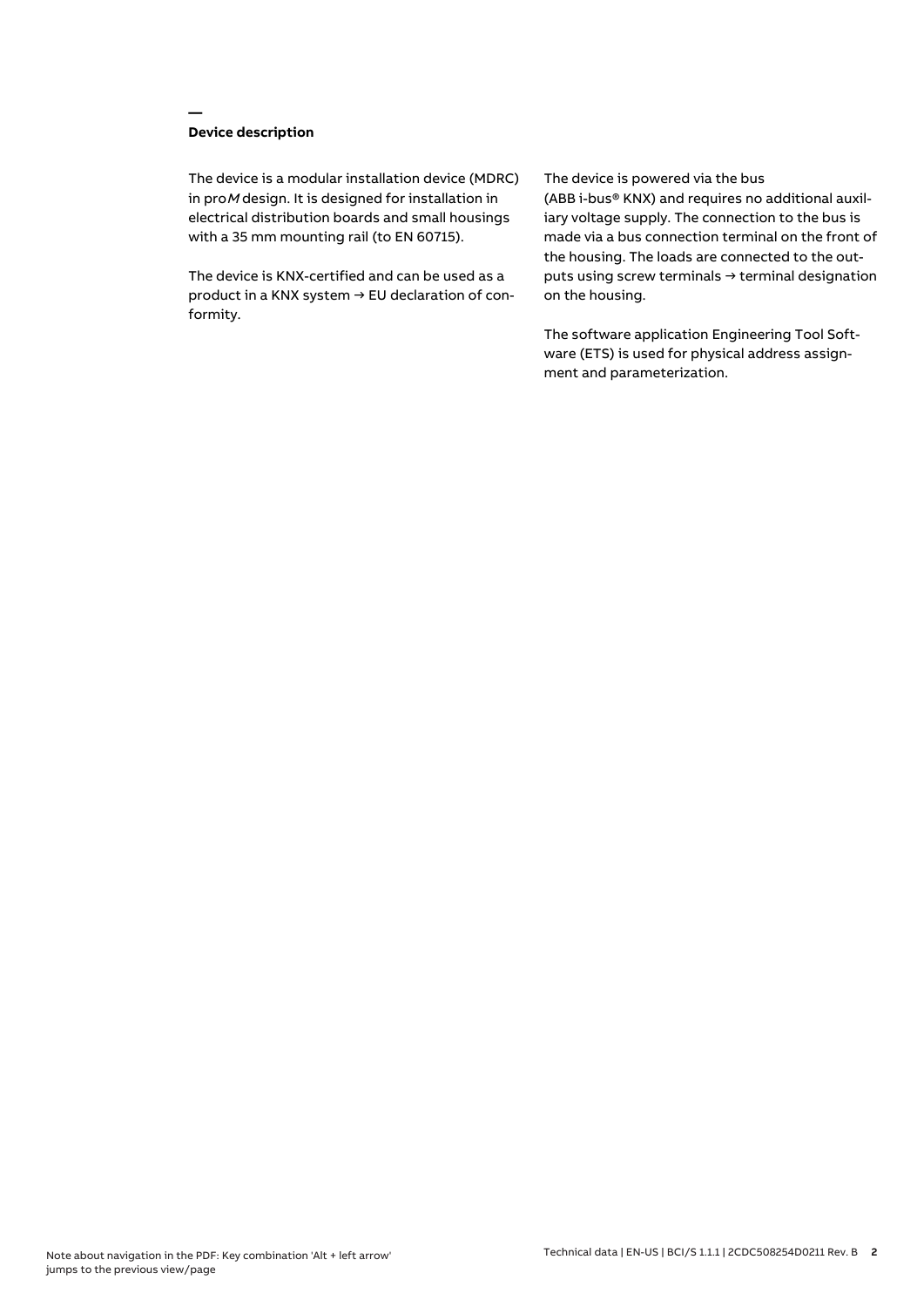## **Device functions**

**—**

The device is an interface between the setpoint encoder and the boiler/chiller in a heating/cooling circuit.

The setpoint received via the bus (ABB i-bus® KNX) is converted into a 0-10 V signal. The generator is activated using the 0-10 V signal. The internal controller in the generator is responsible for reaching the setpoint temperature.

The generator can be switched on/off via the device's generator relay output.

The pump for the heating/cooling circuit can be switched as a function of the generator activation.

Generator and pump status, as well as supply flow and return flow temperature in the heating/cooling circuit, can be monitored via the device inputs.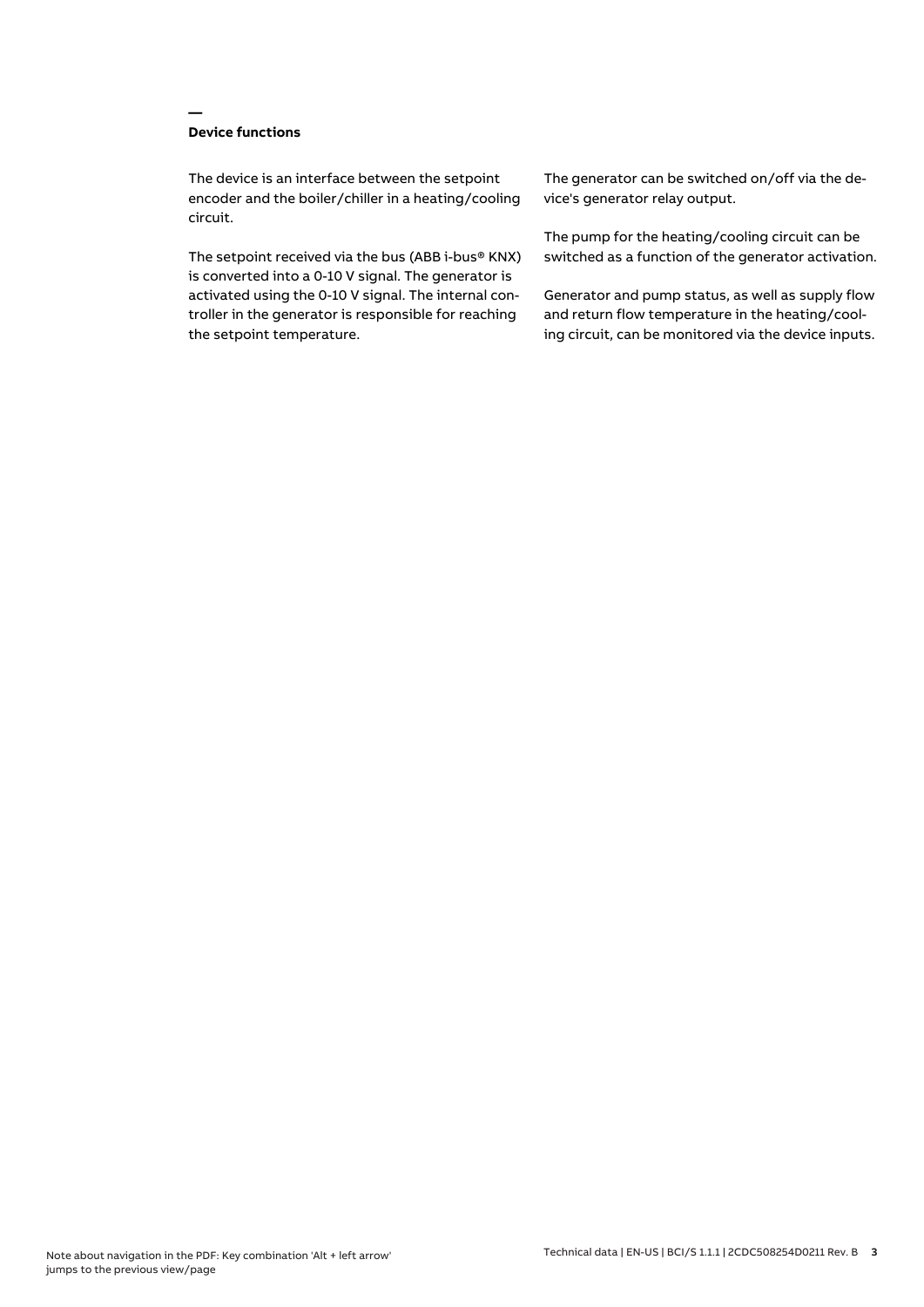## **Connections**

**—**

The device has the following connections:

- 7 inputs for sensors
- 1 pump output
- 1 generator relay output
- 1 analog output for generator activation
- 1 bus connection

#### **Pump output**

The tables below provide an overview of the maximum number of devices that can be connected to the individual product variants.

|                    | ◡<br>----- |
|--------------------|------------|
| <br>−ump,<br>טנויי |            |

## **Generator relay output, analog output**

|                          | P<br>---- |
|--------------------------|-----------|
| <br><b>Boile</b><br>าบle |           |

#### **Physical inputs**

|                           | <b>BCI/S 1.1.1</b> |
|---------------------------|--------------------|
| Binary sensors (floating) |                    |
| Temperature sensors       |                    |

# **—**

## **Inputs**

| <b>Function</b>                       | а                         | b                         | c        | d            | e |              | g |  |
|---------------------------------------|---------------------------|---------------------------|----------|--------------|---|--------------|---|--|
| Temperature sensor                    |                           |                           |          |              |   |              |   |  |
| PT100                                 | $\mathsf{x}$              | x                         |          |              |   |              |   |  |
| PT1000                                | x                         | x                         |          |              |   |              |   |  |
| KT/KTY                                | $\mathsf{x}$              | x                         |          |              |   |              |   |  |
| KT/KTY user-defined                   | $\mathsf{x}$              | x                         |          |              |   |              |   |  |
| NTC10k                                | $\mathsf{x}$              | $\boldsymbol{\mathsf{x}}$ |          |              |   |              |   |  |
| NTC20k                                | $\boldsymbol{\mathsf{x}}$ | x                         |          |              |   |              |   |  |
| NI-1000                               | X                         | x                         |          |              |   |              |   |  |
| Binary sensor (floating)              |                           |                           | $\times$ | $\mathsf{x}$ | x | $\mathsf{x}$ | x |  |
| Pump status (floating contact)        |                           |                           | x        |              |   |              |   |  |
| Pump fault (floating contact)         |                           |                           |          | x            |   |              |   |  |
| Pump repair switch (floating contact) |                           |                           |          |              | x |              |   |  |
| Generator status (floating contact)   |                           |                           |          |              |   | x            |   |  |
| Generator error (floating contact)    |                           |                           |          |              |   |              | x |  |
|                                       |                           |                           |          |              |   |              |   |  |

# **—**

# **Outputs**

#### **—**

## **Pump output**

| <b>Function</b> |                               |   |  |
|-----------------|-------------------------------|---|--|
| Individual pump |                               |   |  |
|                 | Automatic operation           | x |  |
|                 | Direct operation              | x |  |
|                 | Automatic switch off on fault | x |  |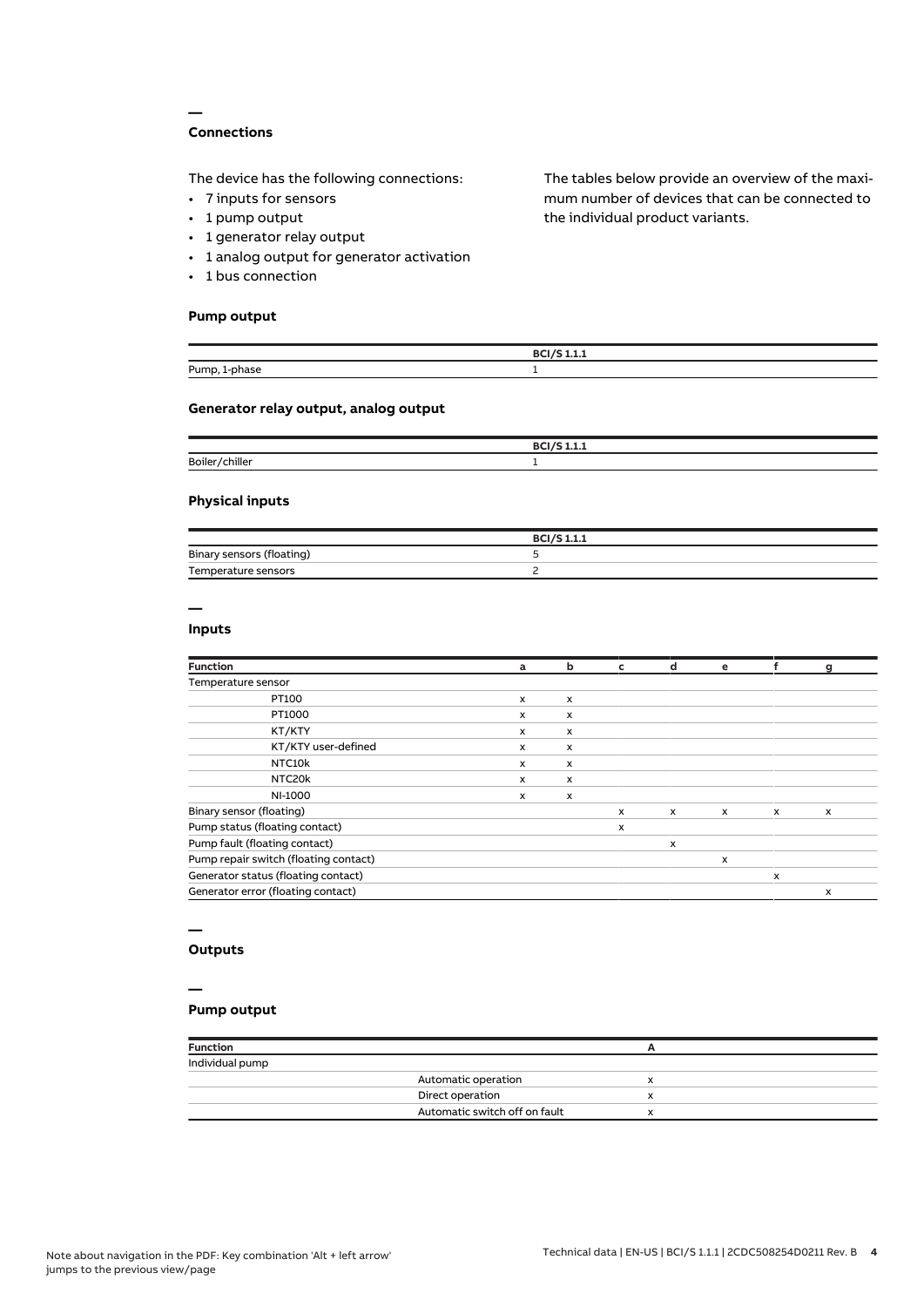## **Generator outputs**

**—**

| <b>Function</b> |                                |  |  |
|-----------------|--------------------------------|--|--|
| Boiler/chiller  |                                |  |  |
|                 | Generator relay (On/Off)       |  |  |
|                 | Generator activation (0  10 V) |  |  |
|                 |                                |  |  |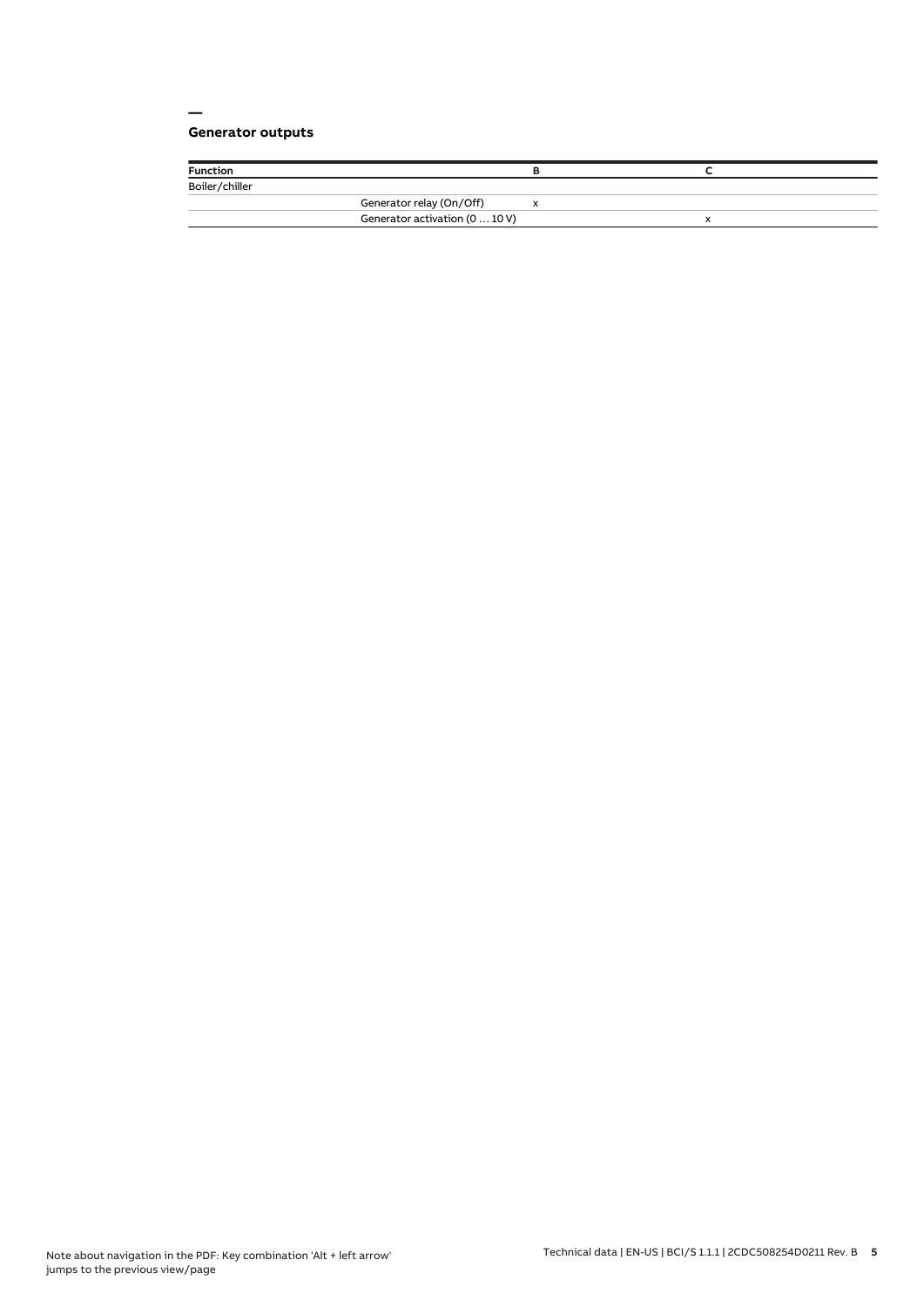**Dimension drawing**

**—**

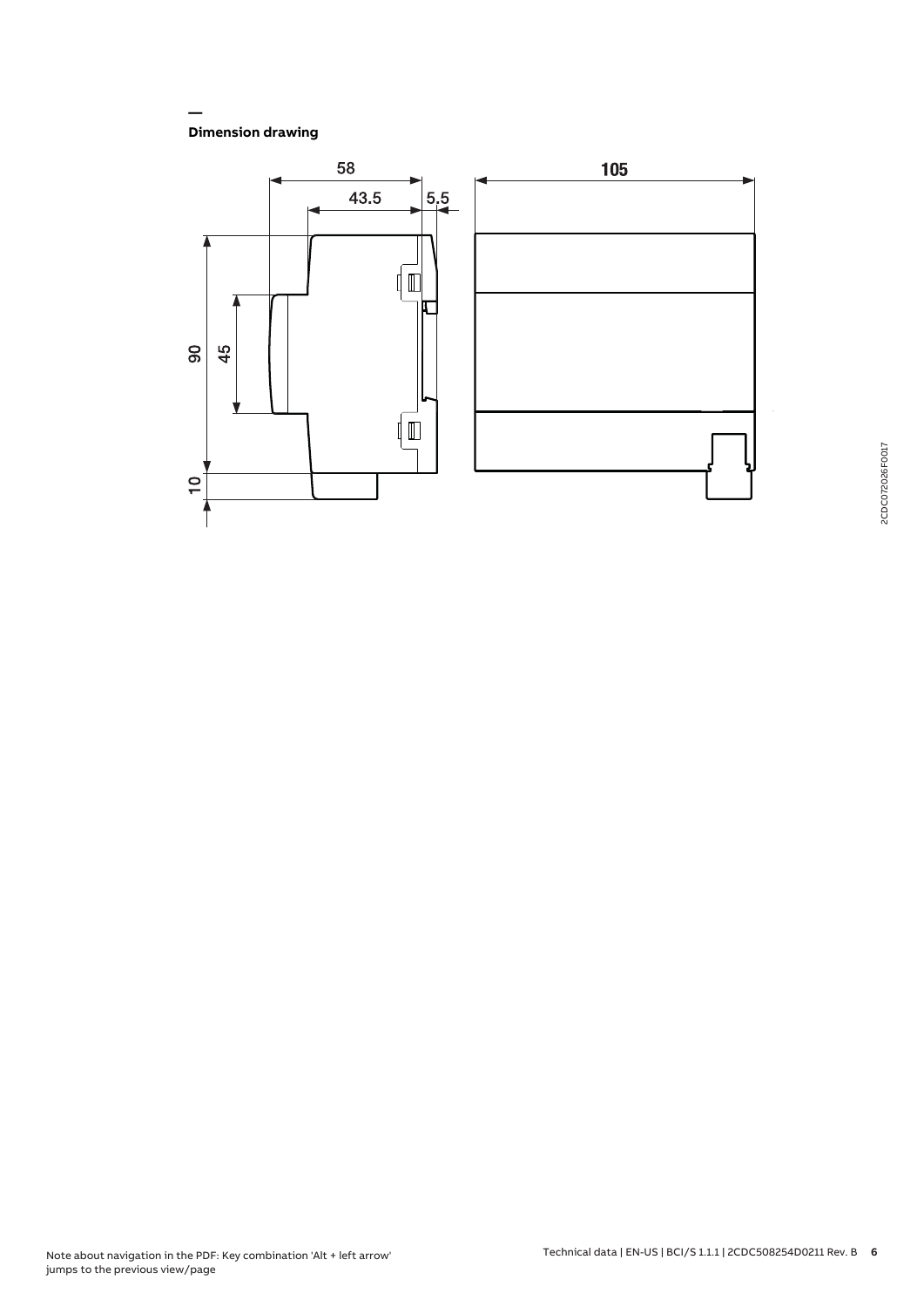**Connection diagram**

**—**



**—**

## **Legend**

- **1** Label carriers
- **2** Programming LED
- **3** Programming button
- **4** Bus connection terminal
- **5** Cover cap
- **6** Binary input
- **7** Pump output (relay)
- **8** Generator output (relay)
- **9** Boiler/chiller
- **10** Generator output (analog)
- **11** Temperature input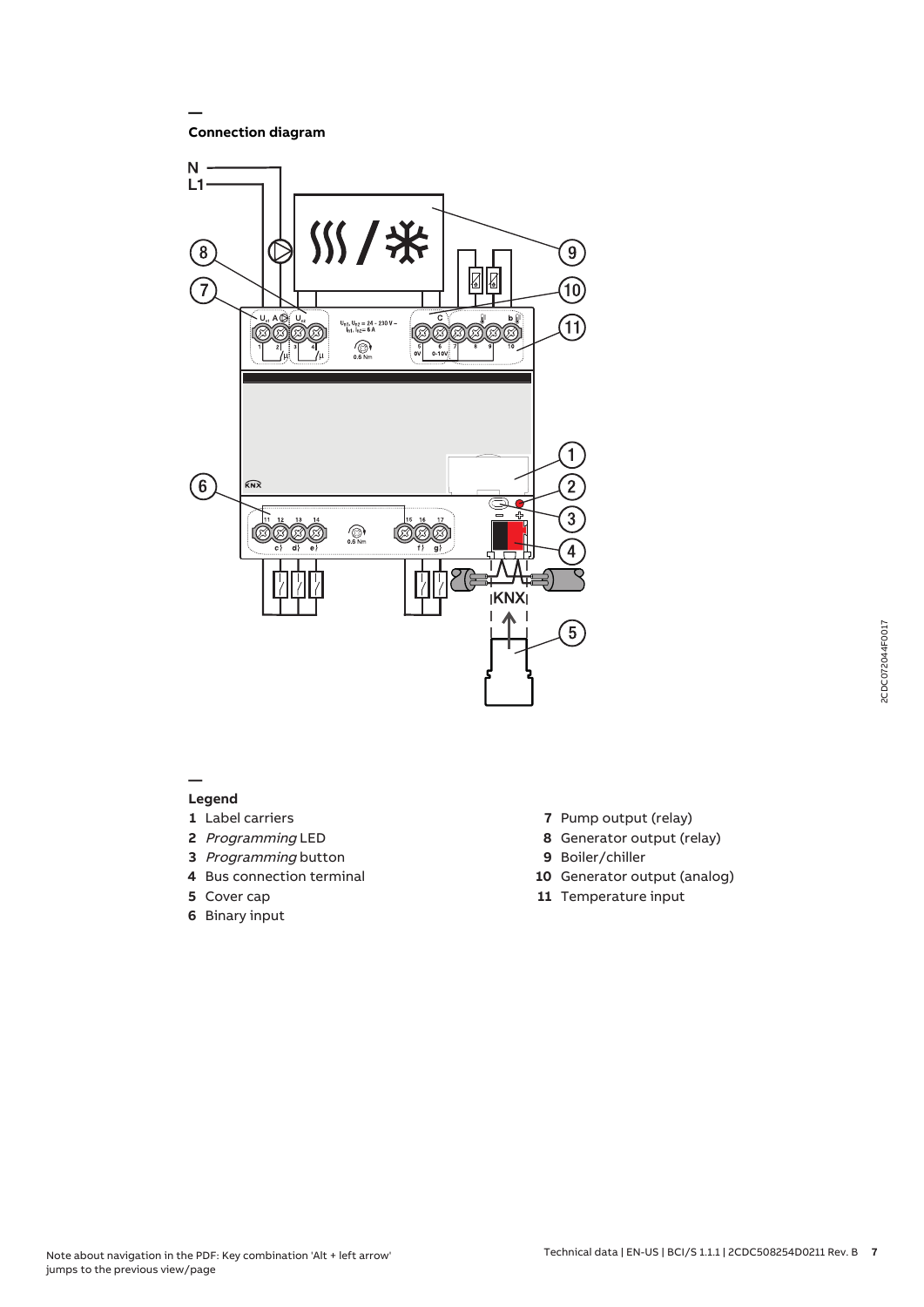# **Operating and display elements**

**—**

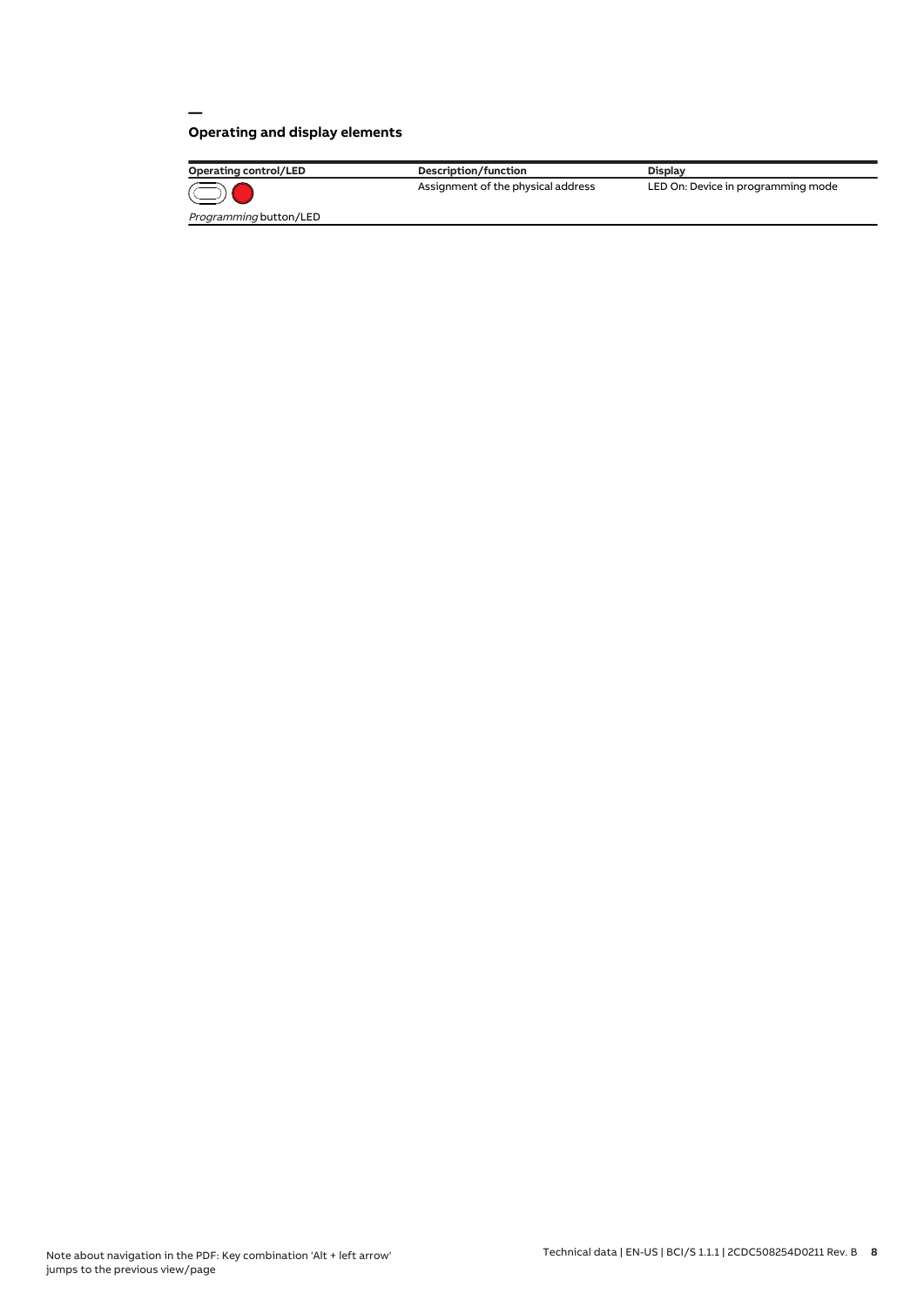#### **— General technical data**

| Device                               | Dimensions                                                              | $90 \times 105 \times 63.5$ mm (H x W x D)                                        |
|--------------------------------------|-------------------------------------------------------------------------|-----------------------------------------------------------------------------------|
|                                      | Mounting width in space units                                           | 6 modules, 17.5 mm each                                                           |
|                                      | Weight                                                                  | 0.24 kg                                                                           |
|                                      | Mounting position                                                       | Any                                                                               |
|                                      | Mounting variant                                                        | 35 mm mounting rail                                                               |
|                                      | Design                                                                  | proM                                                                              |
|                                      | Degree of protection                                                    | <b>IP 20</b>                                                                      |
|                                      | <b>Protection class</b>                                                 | Ш                                                                                 |
|                                      | Overvoltage category                                                    | III                                                                               |
|                                      | Pollution degree                                                        | $\overline{c}$                                                                    |
| <b>Materials</b>                     | Housing                                                                 | Polycarbonate, Makrolon FR6002, halogen free                                      |
| <b>Material note</b>                 | Fire classification                                                     | Flammability V-0                                                                  |
| <b>Electronics</b>                   | Rated voltage, bus                                                      | 30 V DC                                                                           |
|                                      | Voltage range, bus                                                      | 21  31 V DC                                                                       |
|                                      | Current consumption, bus                                                | $< 12 \text{ mA}$                                                                 |
|                                      | Power loss, device                                                      | $\leq 3 W$                                                                        |
|                                      | Power loss, bus                                                         | $\leq$ 0.25 W                                                                     |
|                                      | Power loss, relay output 5 A                                            | $\leq 0.6 W$                                                                      |
|                                      | KNX safety extra low voltage                                            | <b>SELV</b>                                                                       |
| <b>Connections</b>                   | Connection type, KNX bus                                                | Plug-in terminal                                                                  |
|                                      | Cable diameter, KNX bus                                                 | 0.6  0.8 mm, solid                                                                |
|                                      | Connection type, inputs/outputs                                         | Screw terminal with universal head (PZ 1)                                         |
|                                      | Pitch                                                                   | 6.35 mm                                                                           |
|                                      | Tightening torque, screw terminals                                      | $0.50.6$ Nm                                                                       |
|                                      | Conductor cross-section, flexible                                       | $1 \times (0.2 \ldots 2.5 \text{ mm}^2) / 2 \times (0.2 \ldots 2.5 \text{ mm}^2)$ |
|                                      | Conductor cross section, rigid                                          | $1 \times (0.2 \ldots 4 \text{ mm}^2) / 2 \times (0.2 \ldots 4 \text{ mm}^2)$     |
|                                      | Conductor cross section with wire end ferrule without<br>plastic sleeve | $1 \times (0.252.5 \text{ mm}^2)$                                                 |
|                                      | Conductor cross section with wire end ferrule with<br>plastic sleeve    | $1 \times (0.254 \text{ mm}^2)$                                                   |
|                                      | Conductor cross section with TWIN wire end ferrule                      | $1 \times (0.52.5)$ mm <sup>2</sup> )                                             |
|                                      | Length, wire end ferrule contact pin                                    | $\geq 10$ mm                                                                      |
| <b>Certificates and declarations</b> | Declaration of conformity CE                                            | → 2CDK508252D2701                                                                 |
| <b>Ambient conditions</b>            | Operation                                                               | $-5+45$ °C                                                                        |
|                                      | Transport                                                               | $-25+70 °C$                                                                       |
|                                      | Storage                                                                 | $-25+55$ °C                                                                       |
|                                      | Humidity                                                                | $\leq$ 95 %                                                                       |
|                                      | Condensation allowed                                                    | No                                                                                |
|                                      | Atmospheric pressure                                                    | $\geq$ 80 kPa (corresponds to air pressure at 2,000 m above sea<br>level)         |

#### **—**

## **Inputs - contact scanning**

| <b>Rated values</b>     | Number of inputs                         |                |
|-------------------------|------------------------------------------|----------------|
| <b>Contact scanning</b> | Scanning current                         | $\leq 1$ mA    |
|                         | Scanning voltage                         | $\leq$ 12 V DC |
| Cable length            | Between sensor and device input, one-way | $\leq 100$ m   |

**—**

## **Inputs - temperature sensor**

| <b>Rated values</b> | Number of inputs                         |                        |
|---------------------|------------------------------------------|------------------------|
| Resistance          | Selection                                | User-defined           |
|                     | PT 1.000                                 | 2-conductor technology |
|                     | PT100                                    | 2-conductor technology |
|                     | KT                                       | 1k                     |
|                     | <b>KTY</b>                               | 2k                     |
|                     | <b>NI</b>                                | 1k                     |
|                     | NTC                                      | 10k, 20k               |
| Cable length        | Between sensor and device input, one-way | $\leq 100$ m           |
|                     |                                          |                        |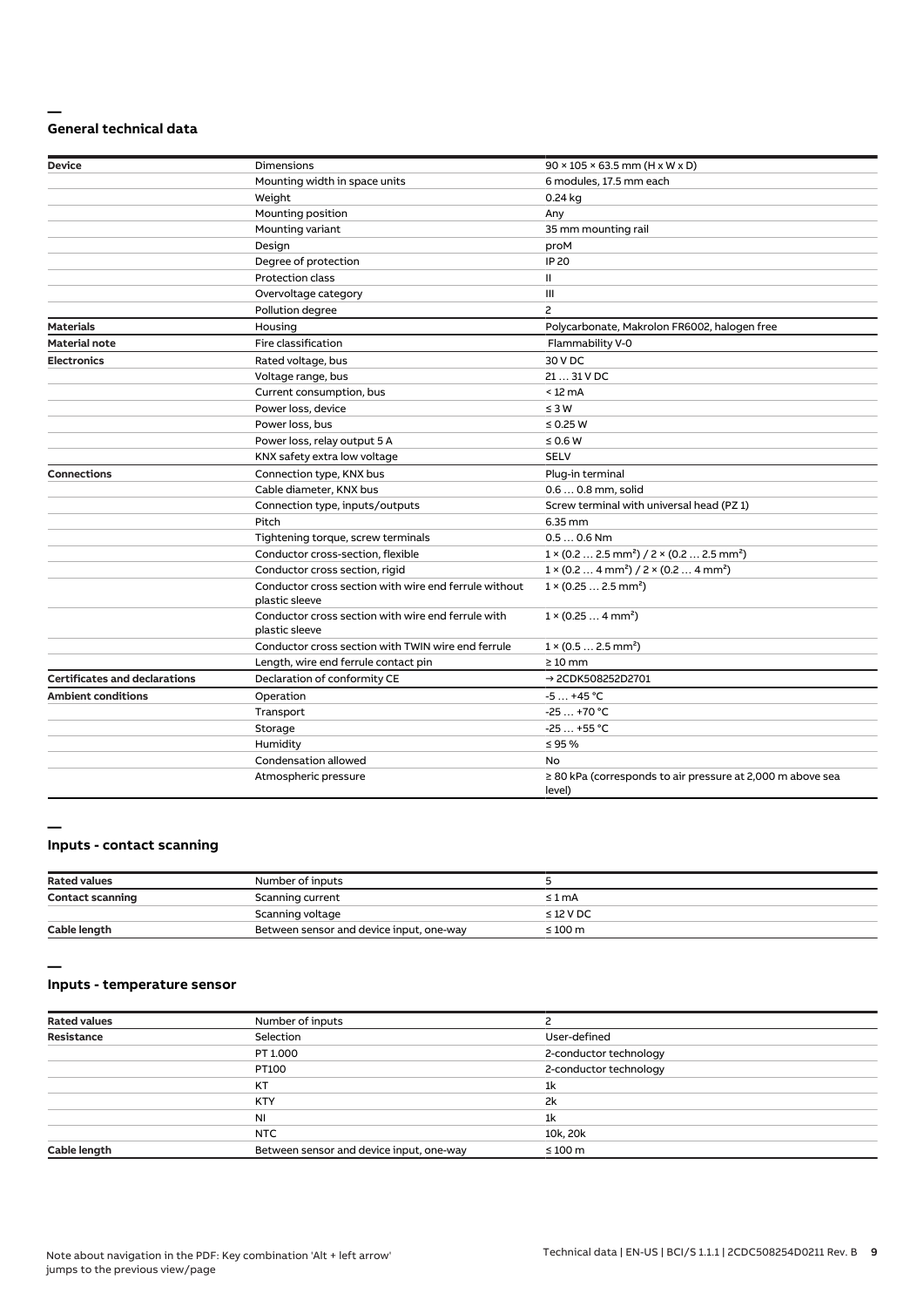## **Generator outputs - analog**

**—**

| <b>Rated values</b> | Number of outputs         |              |  |
|---------------------|---------------------------|--------------|--|
|                     | Control signal            | $010$ V DC   |  |
|                     | Signal type               | Analog       |  |
|                     | Output load               | > 10 kohms   |  |
|                     | Output tolerance          | ±10%         |  |
|                     | <b>Current limitation</b> | Up to 1.5 mA |  |

#### **— Generator outputs - relay 5 A**

| <b>Rated values</b>         | Number of outputs                                          |                                  |
|-----------------------------|------------------------------------------------------------|----------------------------------|
|                             | Rated voltage U <sub>n</sub>                               | 250 V AC                         |
|                             | Rated current I <sub>n</sub> (per output)                  | 5 A                              |
|                             | Rated frequency                                            | 50/60 Hz                         |
|                             | Back-up protection                                         | $\leq 6A$                        |
|                             | Relay type                                                 | Bi-stable                        |
| <b>Switching currents</b>   | AC-1 operation (cos $\varphi$ = 0.8)                       | $\leq$ 5 A                       |
|                             | AC-3 operation (cos $\varphi$ = 0.45)                      | $\leq$ 5 A                       |
|                             | Switching current at 5 V AC                                | $\geq 0.02$ A                    |
|                             | Switching current at 12 V AC                               | $\geq 0.01$ A                    |
|                             | Switching current at 24 V AC                               | $\geq$ 0.07 A                    |
| <b>Service life</b>         | Mechanical service life                                    | $\geq 10^7$ switching operations |
|                             | AC-1 operation (cos $\varphi$ = 0.8)                       | $\geq 10^6$ switching operations |
|                             | AC-3 operation (cos $\varphi$ = 0.45)                      | $\geq 10^6$ switching operations |
| <b>Switching operations</b> | Switching operations per minute when one relay<br>switches | $\leq 500$                       |

**—**

#### **Pump outputs - relay 5 A**

| <b>Rated values</b>         | Number of outputs                                          |                                  |  |
|-----------------------------|------------------------------------------------------------|----------------------------------|--|
|                             | Rated voltage U <sub>n</sub>                               | <b>250 V AC</b>                  |  |
|                             | Rated current I <sub>n</sub> (per output)                  | 5A                               |  |
|                             | Rated frequency                                            | 50/60 Hz                         |  |
|                             | Back-up protection                                         | $\leq 6A$                        |  |
|                             | Relay type                                                 | Bi-stable                        |  |
| <b>Switching currents</b>   | AC-1 operation (cos $\varphi$ = 0.8)                       | $\leq$ 5 A                       |  |
|                             | AC-3 operation (cos $\varphi$ = 0.45)                      | $\leq$ 5 A                       |  |
|                             | Switching current at 5 V AC                                | $\geq 0.02$ A                    |  |
|                             | Switching current at 12 V AC                               | $\geq 0.01$ A                    |  |
|                             | Switching current at 24 V AC                               | $\geq 0.07$ A                    |  |
| <b>Service life</b>         | Mechanical service life                                    | $\geq 10^7$ switching operations |  |
|                             | AC-1 operation (cos $\varphi$ = 0.8)                       | $\geq 10^6$ switching operations |  |
|                             | AC-3 operation (cos $\varphi$ = 0.45)                      | $\geq 10^6$ switching operations |  |
| <b>Switching operations</b> | Switching operations per minute when one relay<br>switches | $\leq 500$                       |  |

#### **—**

#### **Device type**

| Device type | Boiler/Chiller Interface          | BCI/S 1.1.1                                          |  |
|-------------|-----------------------------------|------------------------------------------------------|--|
|             | Application                       | Boiler/Chiller Interface/                            |  |
|             |                                   | $\ldots$ = current version number of the application |  |
|             | Maximum number of group objects   | 42                                                   |  |
|             | Maximum number of group addresses | 255                                                  |  |
|             | Maximum number of assignments     | 255                                                  |  |
|             |                                   |                                                      |  |

# **Note**

Observe software information on the website

→ www.abb.com/knx.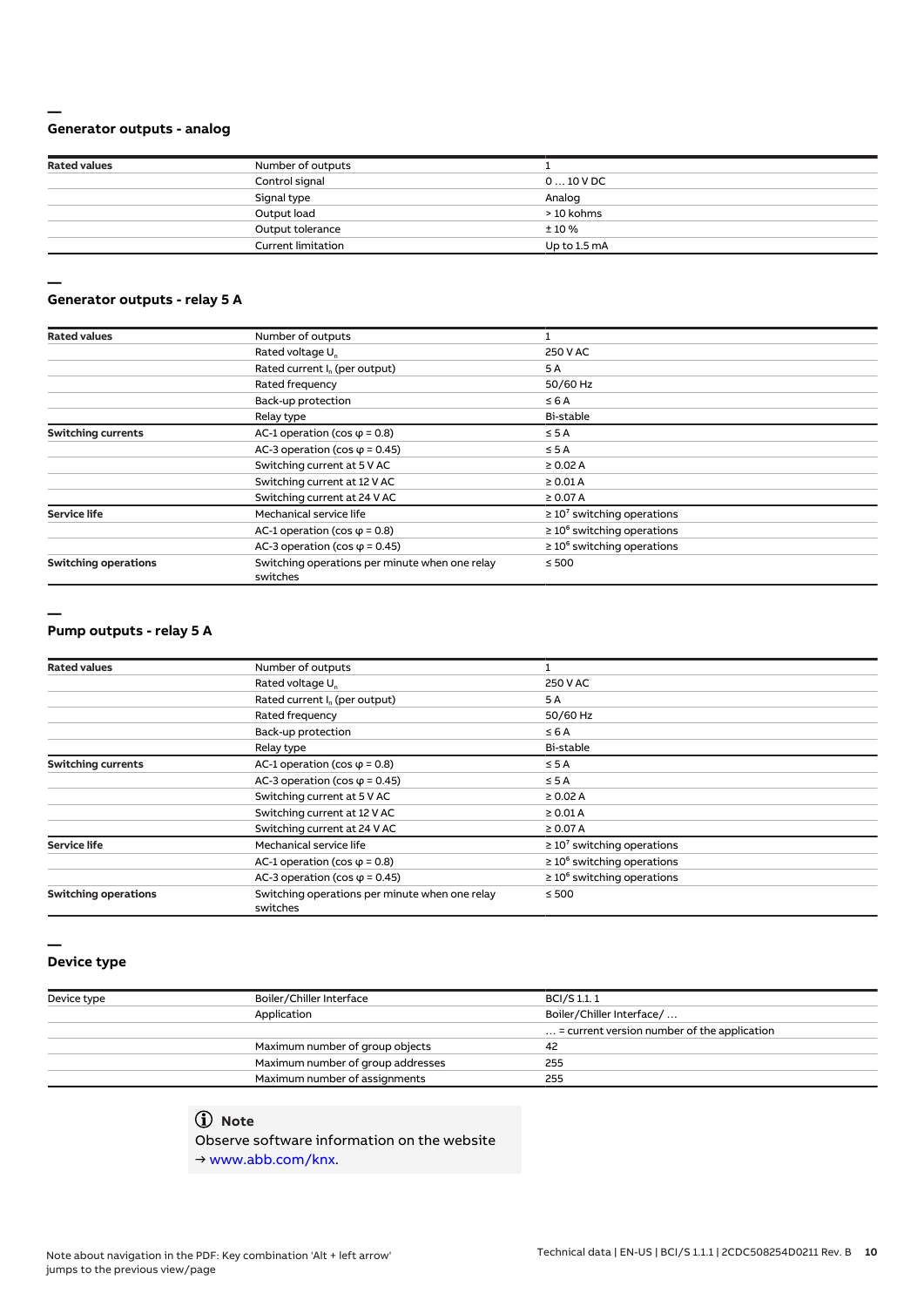#### **— Ordering details**

| <b>Description</b>       | MW | Type        | Order no.       | Packaging<br>[pcs.] | Weight (incl.<br>packaging)<br>[kg] |
|--------------------------|----|-------------|-----------------|---------------------|-------------------------------------|
| Boiler/chiller interface |    | BCI/S 1.1.1 | 2CDG110222R0011 |                     | 0.26                                |